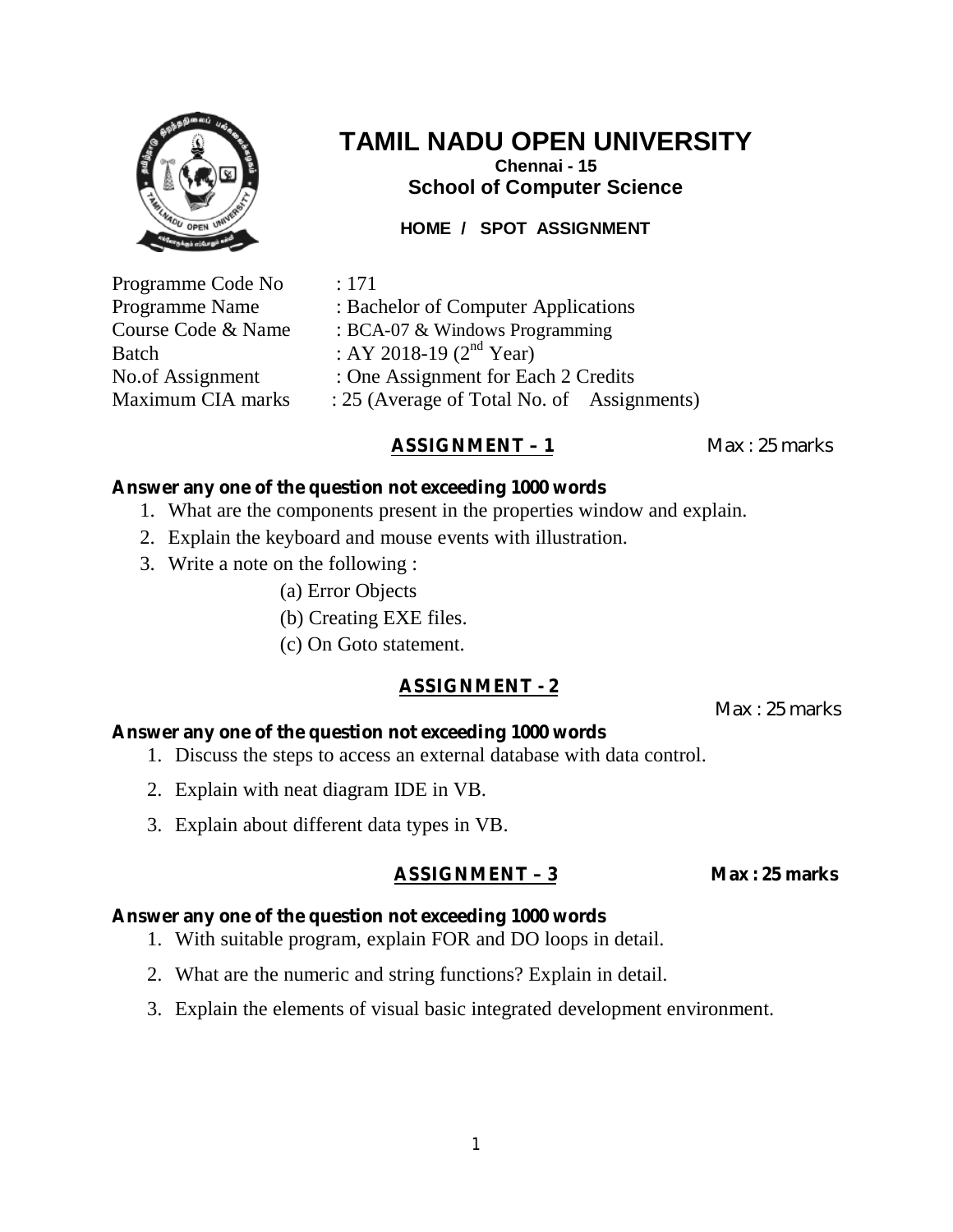

**Chennai - 15 School of Computer Science**

## **HOME / SPOT ASSIGNMENT**

Programme Code No : 171

Programme Name : Bachelor of Computer Applications Course Code & Name : BCA-08 & Multimedia Batch : AY 2018-19  $(2^{nd}$  Year) No.of Assignment : One Assignment for Each 2 Credits Maximum CIA marks  $\therefore$  25 (Average of Total No. of Assignments)

# **ASSIGNMENT – 1** Max : 25 marks

## **Answer any one of the question not exceeding 1000 words**

- 1.Explain Software requirements for Multimedia in detail.
- 2. Justify how Multimedia useful in Publishing Industry.
- 3. Explain various multimedia components in detail

# **ASSIGNMENT - 2**

Max : 25 marks

## **Answer any one of the question not exceeding 1000 words**

- 1.Explain in detail about the audio side of multimedia.
- 2.Discuss the steps involved in planning for Creation of Multimedia building blocks.
- 3.With illustration, explain the usage of hypertext in detail.

# **ASSIGNMENT – 3**

Max : 25 marks

- 1. Explain about the hardware for Multimedia in details.
- 2. Discuss about the Multimedia in Business
- 3. Justify how multimedia useful in business.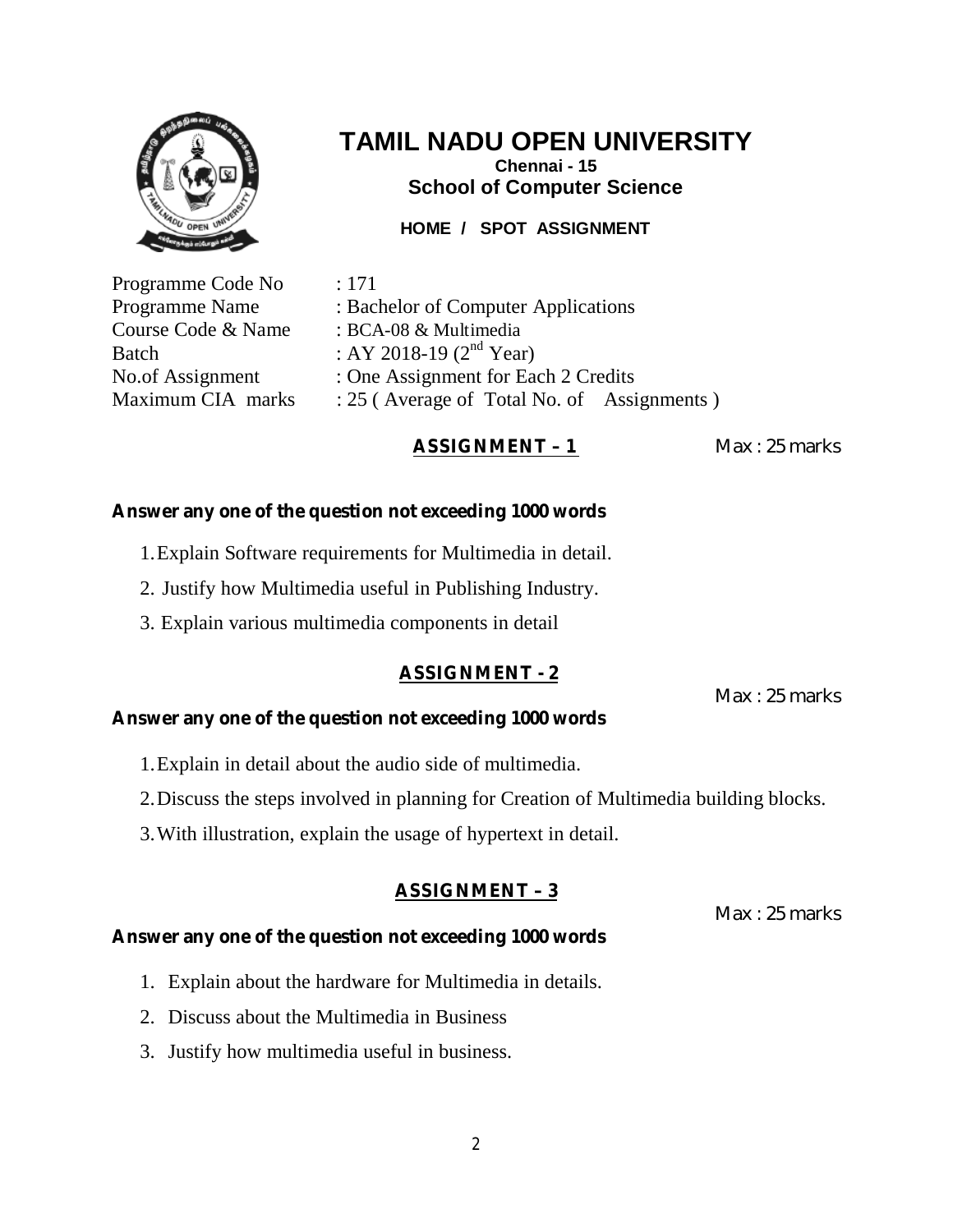

# **TAMIL NADU OPEN UNIVERSITY Chennai - 15 School of Computer Science**

# **HOME / SPOT ASSIGNMENT**

Programme Code No : 171 Batch : AY 2018-19  $(2^{nd}$  Year)

Programme Name : Bachelor of Computer Applications Course Code & Name : BCA-09 & Relational Data Base Management System No.of Assignment : One Assignment for Each 2 Credits Maximum CIA marks  $\therefore$  25 (Average of Total No. of Assignments)

Max : 25 marks

# **ASSIGNMENT - 1**

## **Answer any one of the question not exceeding 1000 words**

- 1. Discuss the steps involved in adding, deleting the fields in a table.
- 2. Explain Filter and Sorting records in Access.
- 3. Illustrate First Normal Form and Second Normal Form in detail.

# **ASSIGNMENT - 2**

Max : 25 marks

## **Answer any one of the question not exceeding 1000 words**

1. Explain the following SQL Statements:

(a) SELECT (b) UPDATE (c) DELETE (d) GRANT (e) CREATE.

- 2. Explain with example filter and sorting records in detail.
- 3. List out SQL commands related to security and explain in detail.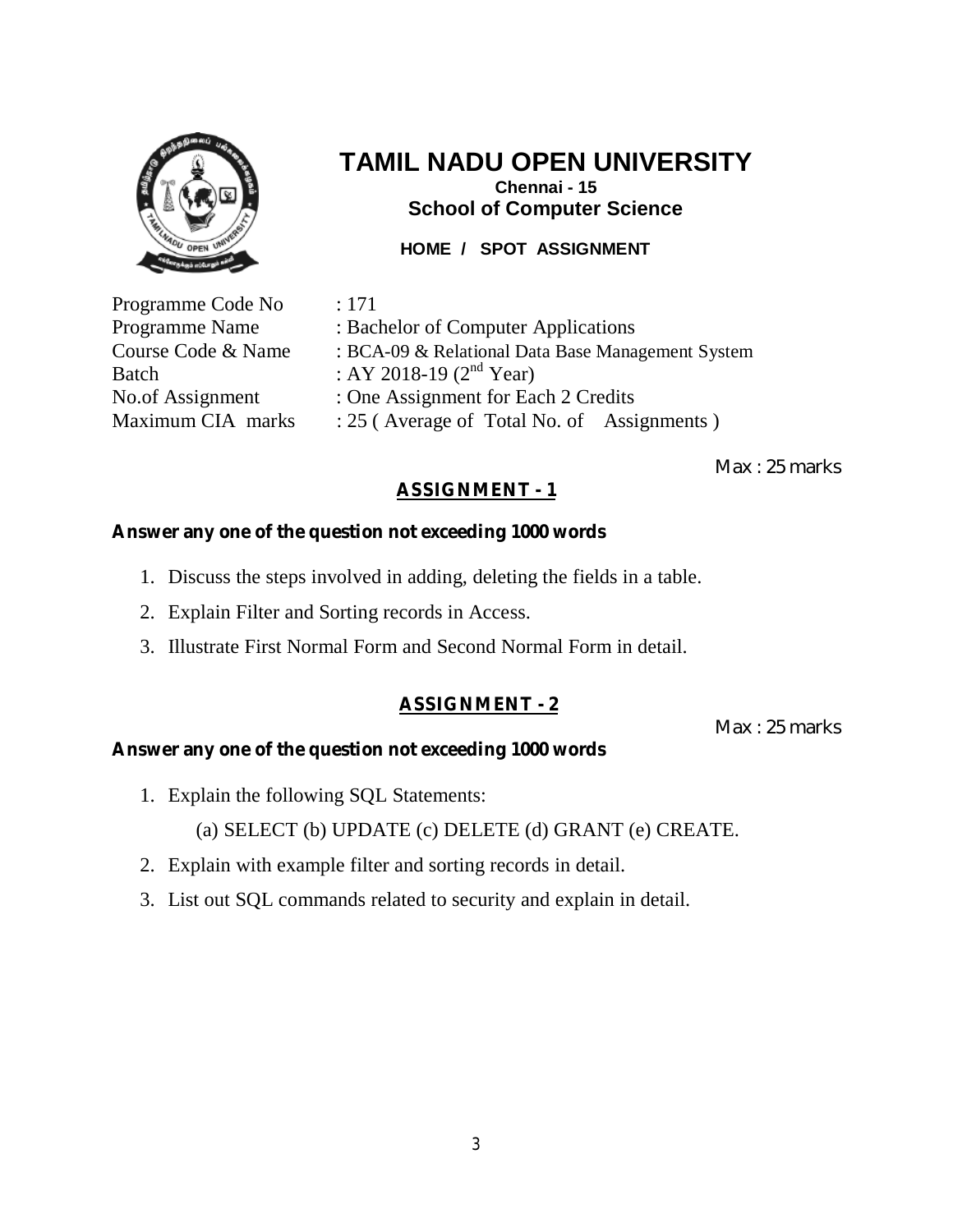

**Chennai - 15 School of Computer Science**

**HOME / SPOT ASSIGNMENT**

Programme Code No : 171

Programme Name : Bachelor of Computer Applications Course Code & Name : BCA-10 & Computer Network Batch : AY 2018-19 ( $2^{\text{nd}}$  Year) No.of Assignment : One Assignment for Each 2 Credits Maximum CIA marks  $\therefore$  25 (Average of Total No. of Assignments)

Max : 25 marks

# **ASSIGNMENT - 1**

# **Answer any one of the question not exceeding 1000 words**

- 1. What is Broadband ISDN? Explain in detail.
- 2. What are the transmission modes? Explain in detail.
- 3. Explain Twisted Pair and Coaxial cable in detail.

# **ASSIGNMENT - 2**

Max : 25 marks

# **Answer any one of the question not exceeding 1000 words**

1. Discuss the working principle of Bridges in detail.

**Answer any one of the question not exceeding 1000 words** 

- 2. Explain in detail about E-mail system.
- 3. Explain any one routing algorithm with suitable example.

# **ASSIGNMENT – 3**

Max : 25 marks

# 1. Explain ALOHA Protocols in detail

- 2. Explain the following :
	- (a) Repeaters
	- (b) Switches.
- 3. Explain the working principle of Repeaters in detail.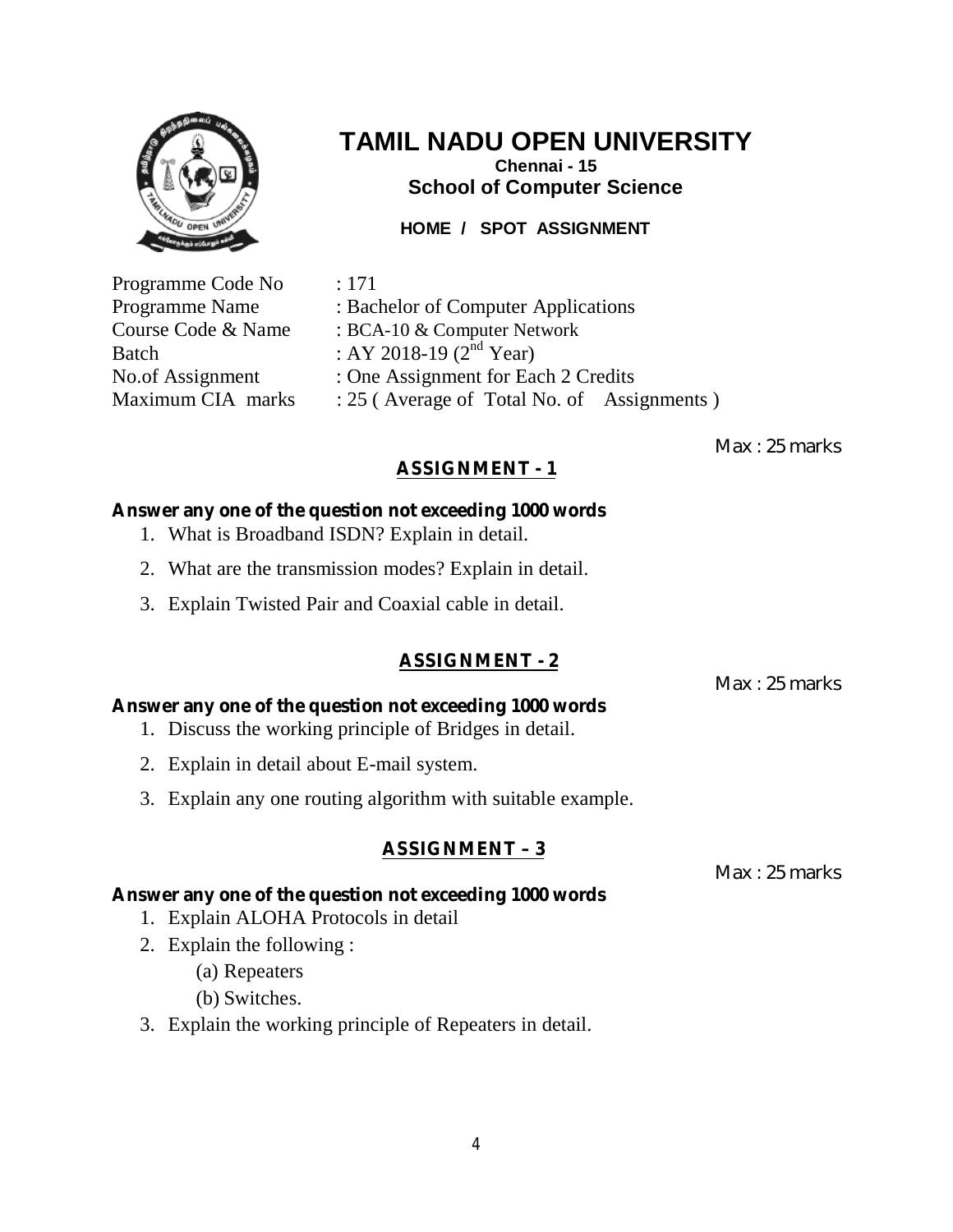

**Chennai - 15 School of Computer Science**

**HOME / SPOT ASSIGNMENT**

Programme Code No : 171 Batch : AY 2018-19  $(2^{nd}$  Year)

Programme Name : Bachelor of Computer Applications Course Code & Name : BCA-11 & Introduction to Software Engineering No.of Assignment : One Assignment for Each 2 Credits Maximum CIA marks  $\therefore$  25 (Average of Total No. of Assignments)

Max : 25 marks

# **ASSIGNMENT - 1**

# **Answer any one of the question not exceeding 1000 words**

- 1. What is Software prototyping? Explain in detail.
- 2. What is validation? Explain with example. Explain about Project Tracking?
- 3. What is Risk Management? Write its significance.

# **ASSIGNMENT - 2**

Max : 25 marks

- 1.Explain White Box test and Block box testing in detail.
- 2.What is Test Case? How do you design it?
- 3.Explain the steps involved in Quality Assurance Activities in detail.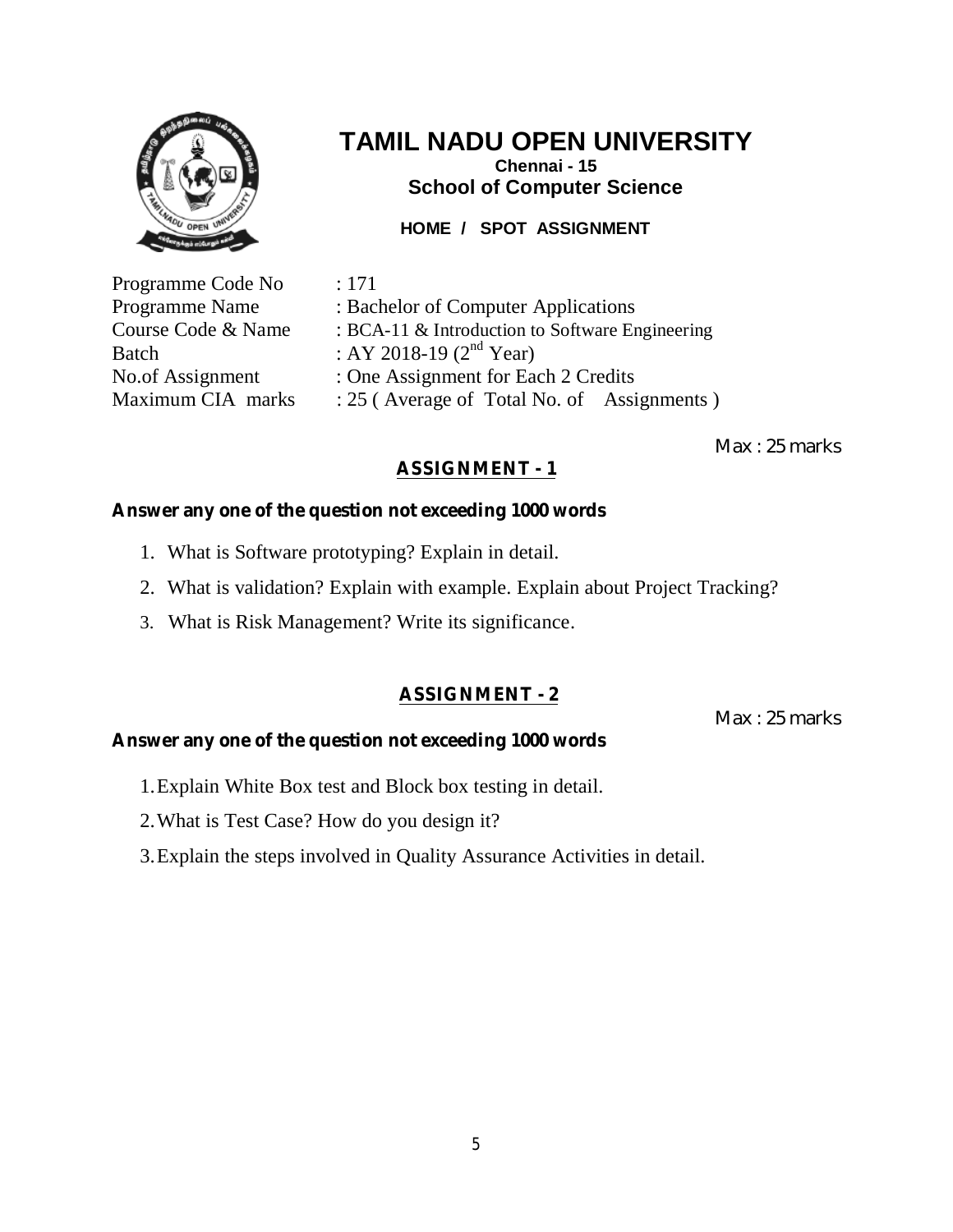

**Chennai - 15 School of Computer Science**

### **HOME / SPOT ASSIGNMENT**

| Programme Code No  | : 171                                          |  |  |
|--------------------|------------------------------------------------|--|--|
| Programme Name     | : Bachelor of Computer Applications            |  |  |
| Course Code & Name | : BCA-12 & Computer Oriented Numerical Methods |  |  |
| Batch              | : AY 2018-19 $(2^{nd}$ Year)                   |  |  |
| No.of Assignment   | : One Assignment for Each 2 Credits            |  |  |
| Maximum CIA marks  | : 25 (Average of Total No. of Assignments)     |  |  |

### **ASSIGNMENT – 1** Max : 25 marks

#### **Answer any one of the question not exceeding 1000 words**

1. If  $f(3) = 5$  and  $f(5) = 3$ , what is the form of  $f(x)$  by Lagrange's Formula?

2. Form the difference table for the following data.

| $\mathcal{X}$ | $50^\circ$ | $51^\circ$ | $52^\circ$                                                 | $53^\circ$ |
|---------------|------------|------------|------------------------------------------------------------|------------|
| $y = \cos x$  |            |            | $\begin{array}{cccc} 0.6428 & 0.6293 & 0.6157 \end{array}$ | 0.6018     |

3. Write the Lagrange's interpolation formula and its uses.

### **ASSIGNMENT - 2**

Max : 25 marks

### **Answer any one of the question not exceeding 1000 words**

1. Find the value of *x* when  $y = 85$ , using Lagrange's formula from the following table.

| $x \quad 2$           | $\overline{5}$ | $\sim$ 8 | 14 |
|-----------------------|----------------|----------|----|
| y 94.8 87.9 81.3 68.7 |                |          |    |

2. A function  $f(x)$  is given by the following table. Using Newton's Forward Interpolation formula, find  $y$ ,  $x = 43$ .

|  | x 40 50 60 70 80 90       |  |  |
|--|---------------------------|--|--|
|  | y 184 204 226 250 276 304 |  |  |

3. Find  $y(0.1)$  given  $y'' = y^3$ ,  $y(0) = 10$ ,  $y'(0) = 5$  by R.K. method.